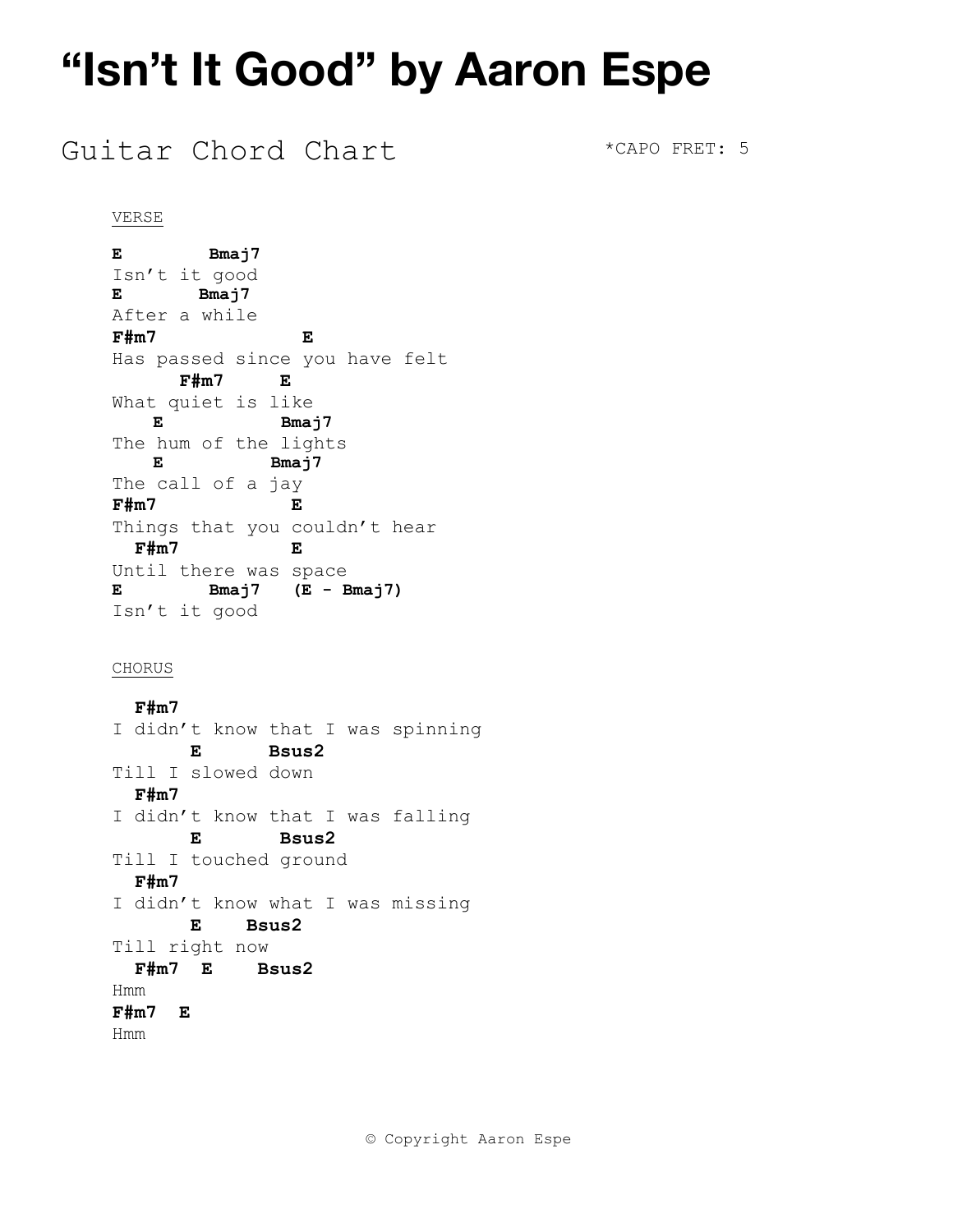#### VERSE 2

**E Bmaj7**  Isn't it nice  **E Bmaj7**  The presence of mind **F#m7 E**  To be right where you are  **F#m7 E**  Not preoccupied **E Bmaj7**  Being is now **E Bmaj7**  Being is here  **F#m7 E**  You know every other little thing  **Bmaj7**  Can just wait, dear

#### CHORUS 2

 **F#m7**  I didn't know that I was spinning  **E Bsus2**  Till I slowed down  **F#m7**  I didn't know that I was falling  **E Bsus2**  Till I touched ground  **F#m7**  I didn't know what I was missing  **E Bsus2**  Till right now  **F#m7 E Bsus2**  Hmm **F#m7 E**  Hmm

#### BRIDGE

**Bsus2 - Bsus2/A - E6add9 - Em6add9 - F#maj - F#maj7**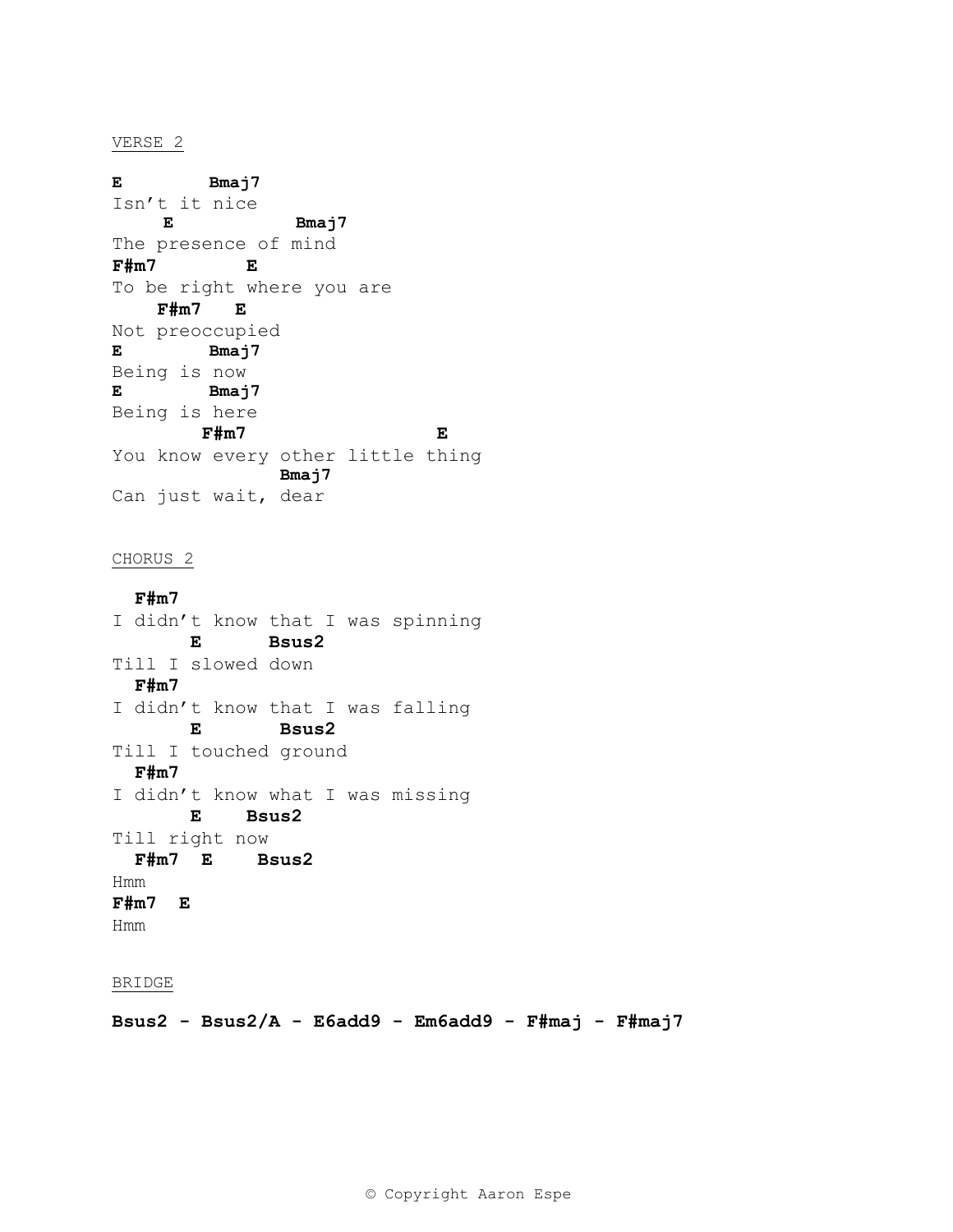OUTRO

**E Bmaj7**  Isn't it good **E Bmaj7**  After a while **F#m7 E**  Has passed since you have felt  **F#m7 E**  What quiet is like **E Bmaj7**  Isn't it good **E Bmaj7**  Isn't it good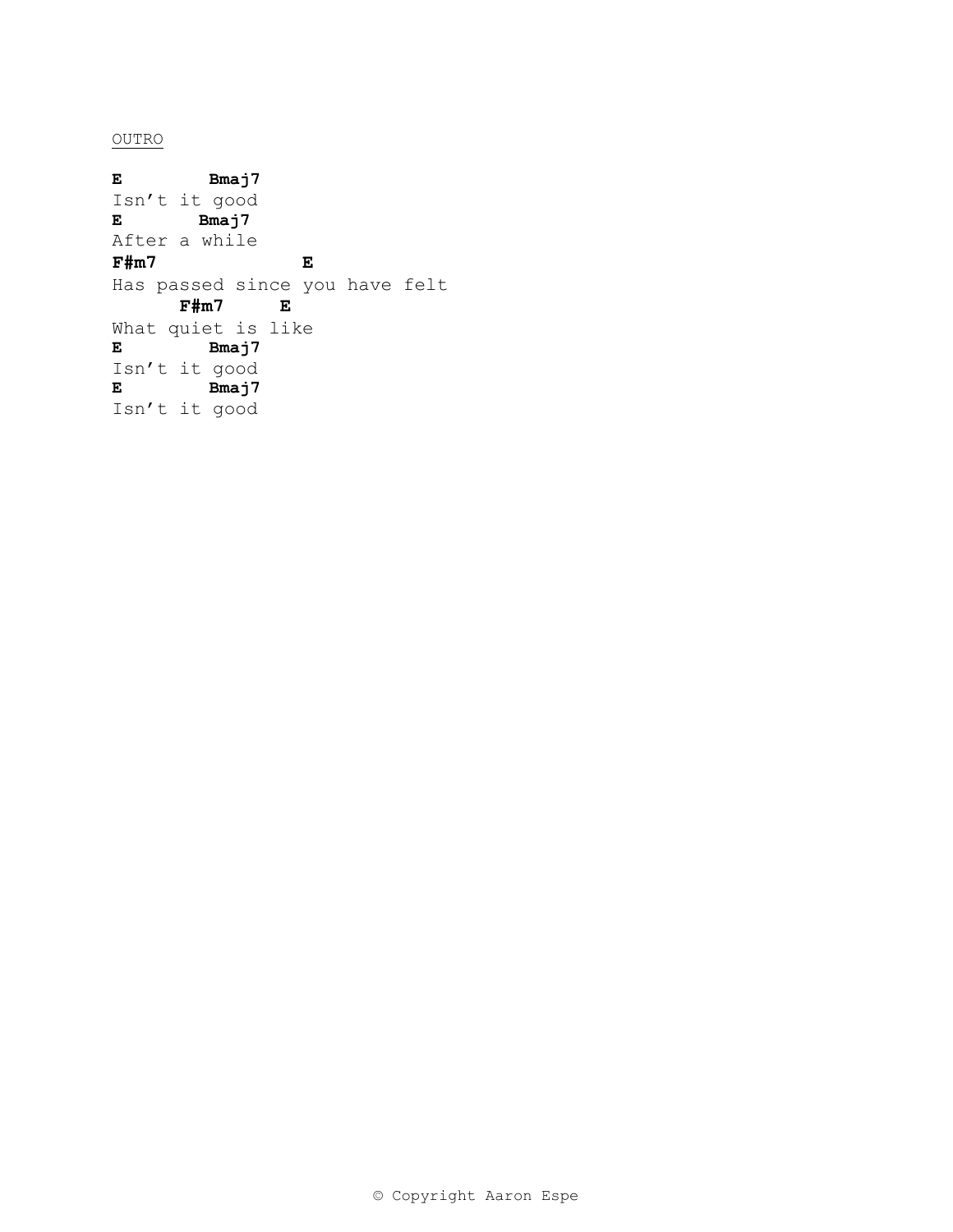### Guitar Chord Chart

\*CAPO FRET: 5

#### **INTRO:**

 $E$  - Bmaj7 - E - Bmaj7 F#m7 - E - F#m7 - E

#### **VERSE 1:**

 $E - B$ maj $7 - E - B$ maj $7$  $F#m7 - E - F#m7 - E$  $E$  - Bmaj7 - E - Bmaj7 F#m7 - E - F#m7 - E  $E$  - Bmaj7 - E - Bmaj7

#### **CHORUS:**

 $F\#m7 - E - Bsus2 (x4)$ F#m7 - E

#### **VERSE 2:**

 $E$  - Bmaj7 - E - Bmaj7 F#m7 - E - F#m7 - E  $E$  - Bmaj7 - E - Bmaj7  $F\#m7 - E - Bmaj7$ 

#### **CHORUS 2:**

 $F \# m7 - E - B s u s 2 (x 4)$ F#m7 - E

#### **BRIDGE:**

Bsus2 - Bsus2/A - E6add9 - Em6add9 - F#maj - F#maj7

#### **OUTRO:**

 $E - B$ maj $7 - E - B$ maj $7$ F#m7 - E - F#m7 - E  $E$  - Bmaj7 - E - Bmaj7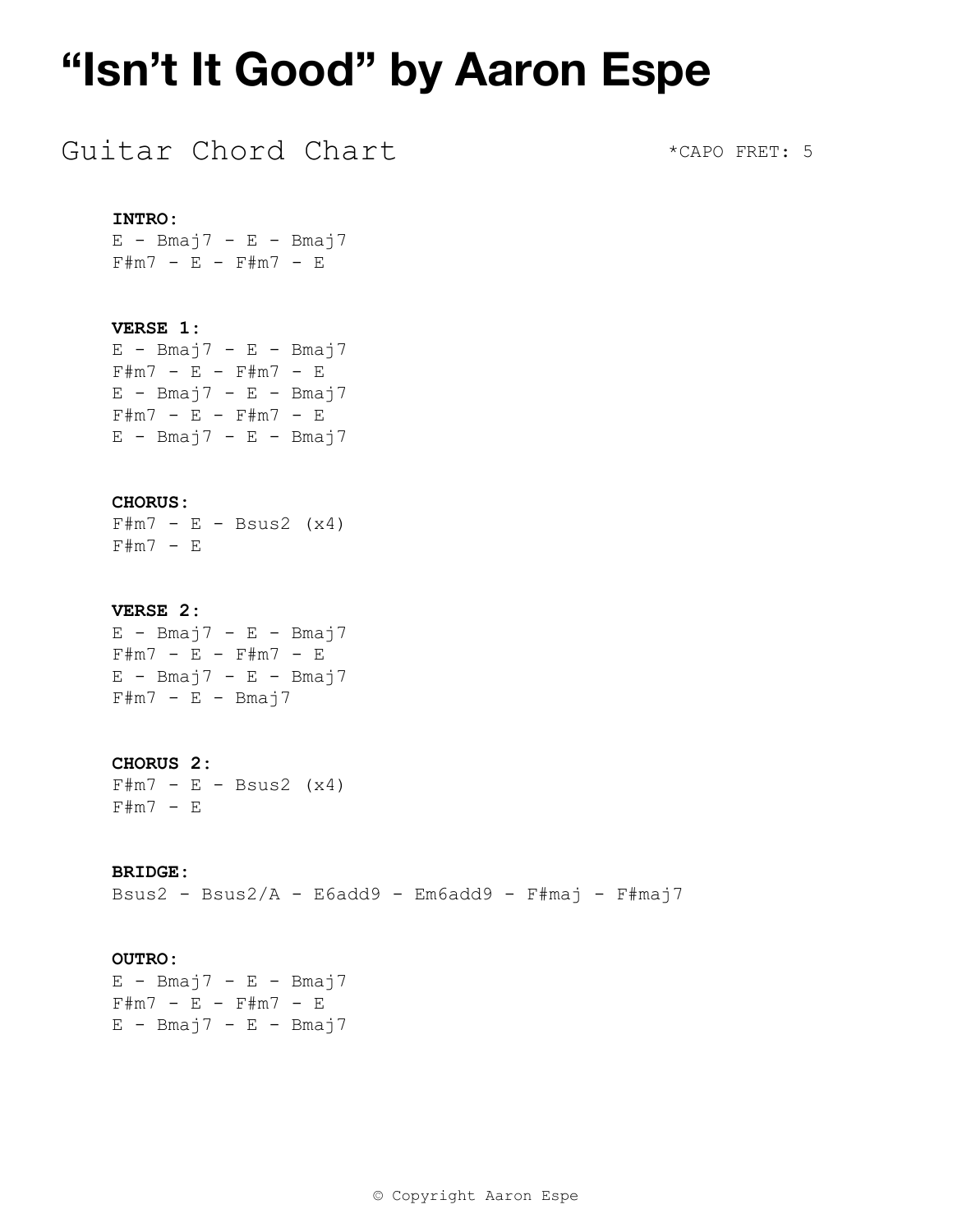Guitar Chord Chart